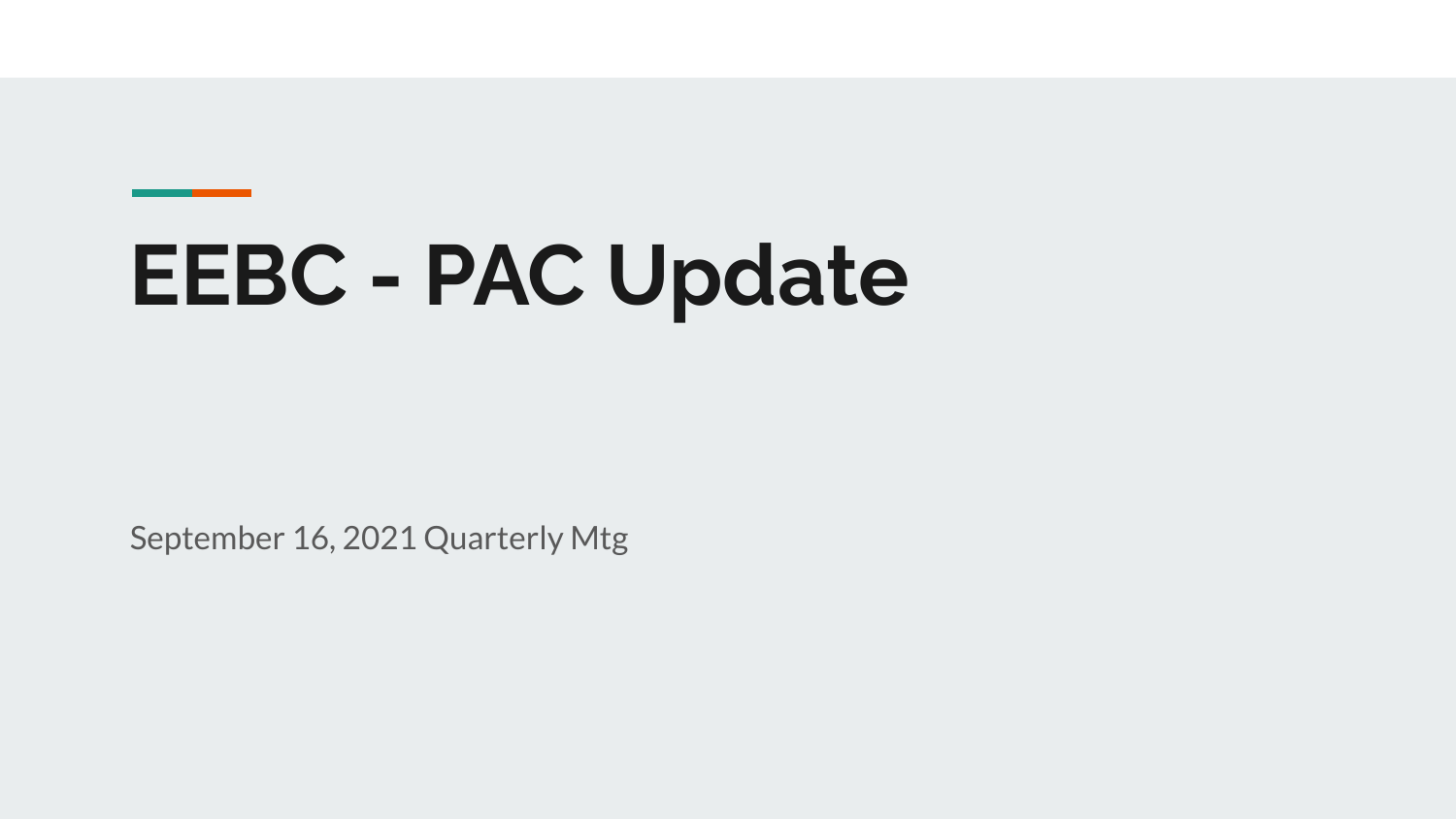# **Legislative Summary** (2021 Session)

SB21-246, sponsored by Senator Stephen Fenberg and Representatives Alex Valdez and Meg Froelich, directs regulated electric utilities to create **incentives for honose wolds and businesses to upgrade to efficient electric** appliances, heat pumps, and heat pump water he**vers**.

HB21-1286, sponsored by Representatives Cathy Kipp and Alex Valdez and Senators Kevin Priola and Brittany Pettersen, **requires owners of large to mmercial buildings to track and <b>for their energy use over time and comply with performance standards** that will require inefficient buildings to cut energy waste and reduce pollution. Summary (2021 Session)<br>
I by Senator Stephen Fenberg and Beloisand business Alex<br>
lities to create incentives for hose colds and businesses<br>
Inps, and heat pump waterhelders.<br>
Led by Represent by Cathy Kipp and Mex Valdez We Senator Stephen Fenberg and Helpelatatives Alex Millez and<br>
It is to create incentives for hosselolds and bushedes to upgrass,<br>
It by Representing water helpes.<br>
It by Representing Cathy Kipp and Micro Valdez and Sepato This Cathy Kipp and Mex Valdez are Selated that will contain this to track are Coport the that will contain the interferient pull dings to cut of the Hansen and Copresentatives Alex Valdez and Coport the selated of the Sel

SB21-264, sponsored by Senator Chris Hansen and Representatives Alex Valdez and Tracey Bernett, directs gas utilities to **create clean heat plans to reduce the greenhouse gas emissions** associated with providing fuel to homes and businesses.

HB21-1238, sponsored by Representative Tracey Bernett and Senator Chris Hansen, directs the Public Utilities Commission to **establish energy savings targets for gas utility demand-side management programs and updates the methodology used to calculate the costs and benefits to expand energy efficiency programs** and help more customers cut energy waste.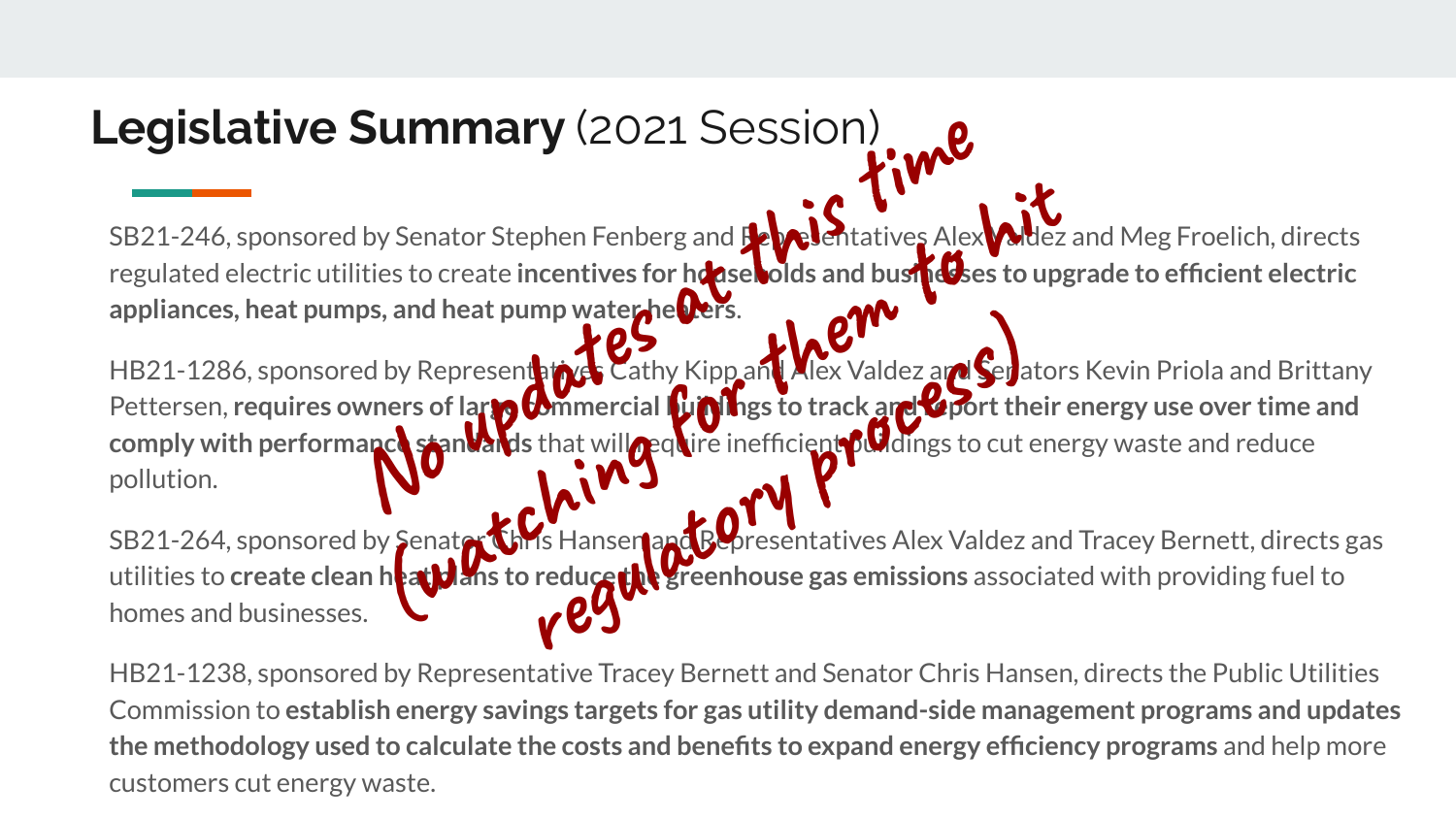## **Regulatory Update - Black Hills Electric**

Black Hills Electric 2022-2024 DSM Plan Filed [Proceeding No.

- $\bullet$  The proposed budget across all three years is a toter  $\bullet$  just over \$20 Million (with \$6.5 Million for 2022; \$6.7 Million for 2023; and \$6.8 Million for 2024). Accordicto the Company, the proposed budget will result in a customer bill impact that ranges from  $\frac{1}{20.06}$  to \$0.26 for the average residential customer. 2-2024 DSM Plan Filed [Proceeding No. 21 1-0166E]-<br>get across all three years is a tote whist over \$20 0<br>if or 2023; and \$6.8 Million 6.2024). Across the totel<br>in a customer bill imperfect ranges from \$0.06 to \$1<br>nges incl ic 2022-2024 DSM Plan Filed [Proceeding No. 2 The Meet-<br>ed budget across all three years is a total Mist over \$20 Men (with \$6.5<br>Million for 2023; and \$6.8 Million (2024). Across 420 Men (with \$6.5<br>Million for 2023; and \$6
- New program changes inclu
	- o residential electrification programs/pilo
	- the launch of an online marketplace
	- the creation of an umbrella program to address commercial and industrial DSM solutions; and
	- a new demand response proth on to address economic interruptions in light of the February 2021 cold-weather event.
- Three programs  $w \wedge w$  se discontinued:
	- Residential Home Energy Report,
	- C&I Upstream, and
	-

○ C&I Self Direct Summary courtesy of Deitz & Davis - Note: EEBC will not be filing testimony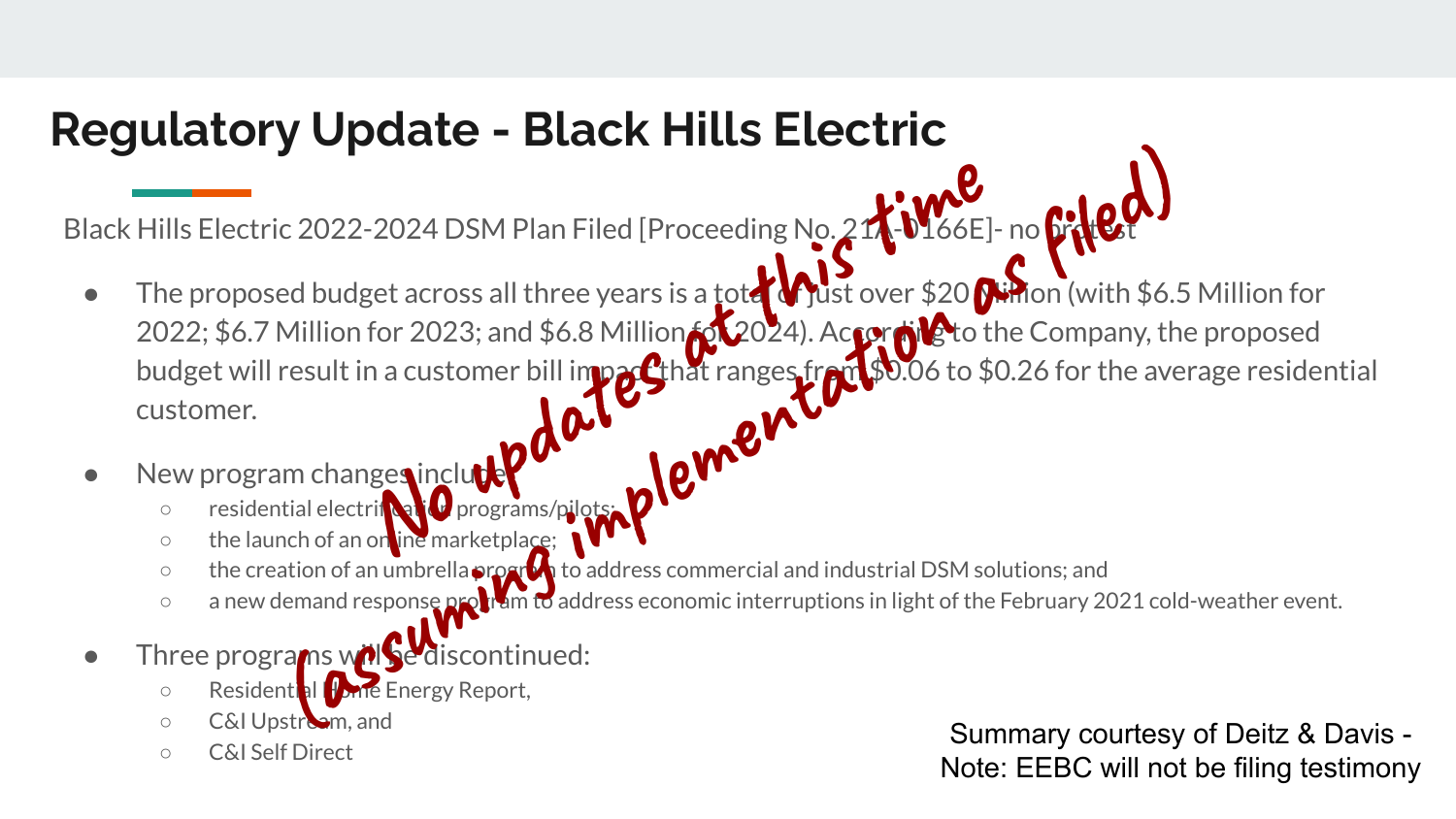### **Regulatory Updates - Xcel Energy**

- Q2-2021 Colorado DSM Roundtable held August 11, 2021 (meeting materials not yet posted)
- Demand Response Working Groups -
	- $\circ$  Kick off held 6/16/2021, (materials)
	- $\circ$  Industrial  $7/21/21$  (11am) (materials)
	- Commercial 8/19/2021 (materials)
	- **Residential 9/22/2021 12am 1pm**
- On-Bill Financing Working Group -
	- $\circ$  Kick-off 7/9/2021 (materials),
	- $\circ$  follow up 8/19/2021 (materials)
- Strategic Issues Proceeding slated for for 2022;
	- $\circ$  scope and engagement strategy for EEBC is in the works (more at Q4 member meeting).

*If you would like to attend these working groups send a request to George McQuirk <george.b.mcguirk@xcelenergy.com>*

*If you have a proposal you'd like considered submit a Completed Opportunity Identification Form (XLS) to Thor.S.Bjork@xcelenergy.com*